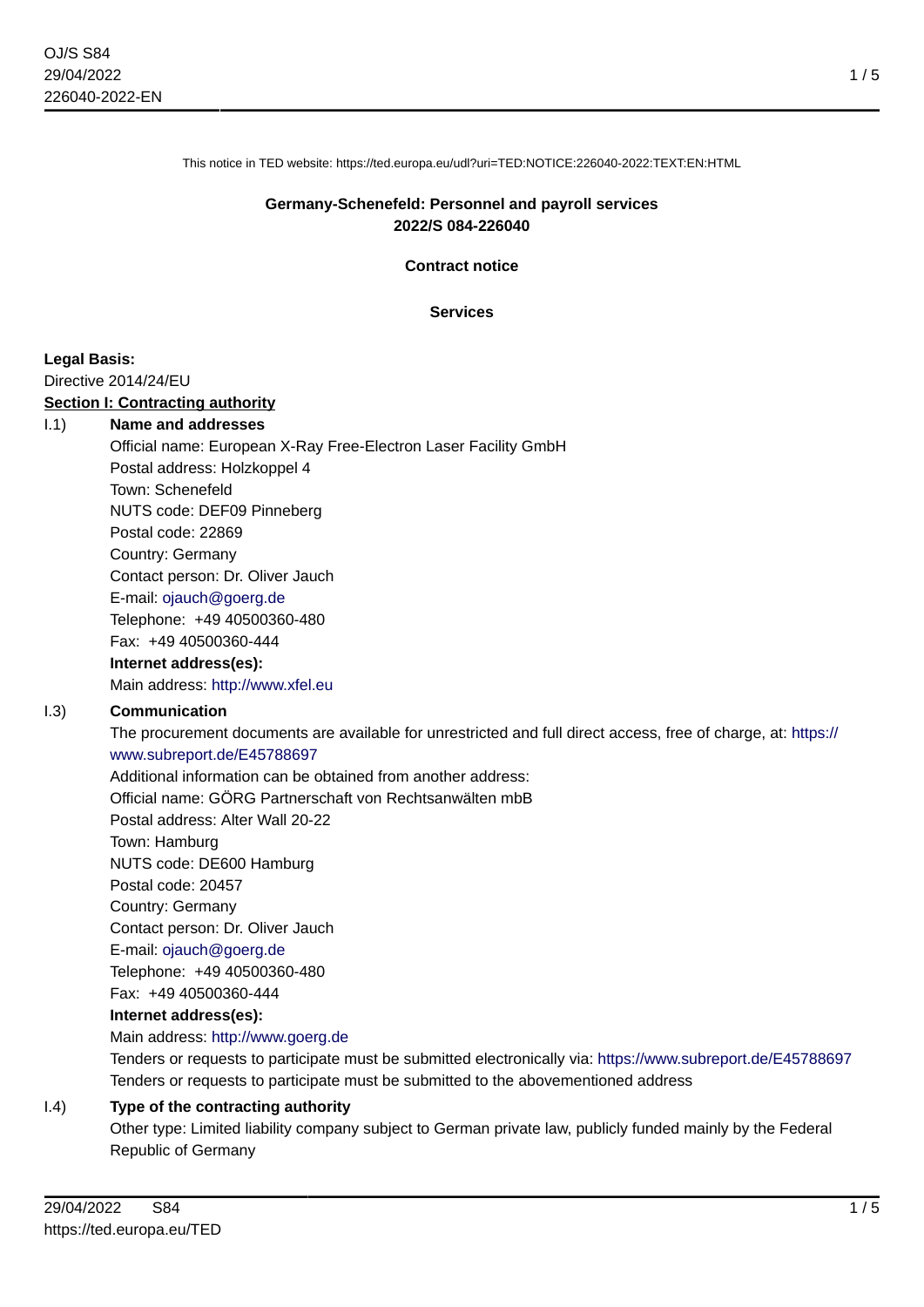#### I.5) **Main activity**

Other activity: Research

#### **Section II: Object**

#### II.1) **Scope of the procurement**

#### II.1.1) **Title:**

Job ads for personnel recruitment measures (advertising placements in online and print media as a framework agreement) for European XFEL Reference number: HR-CT043975

## II.1.2) **Main CPV code** 79631000 Personnel and payroll services

#### II.1.3) **Type of contract** Services

#### II.1.4) **Short description:**

The European XFEL is a research facility of superlatives: it generates ultrashort X-ray flashes - 27.000 times per second and with a brilliance that is a billion times higher than that of the best conventional X-ray radiation sources. To construct and operate the European XFEL, international partners agreed on the foundation of an independent research organisation — the European XFEL GmbH ('EuXFEL'), a non-profit limited liability Company under German law. The company employs more than 400 people.

The subject of this invitation to tender is a framework agreement for personnel recruitment measures and advertising placements in online and print media ("job ads").

## II.1.5) **Estimated total value**

Value excluding VAT: 400 000.00 EUR

# II.1.6) **Information about lots**

This contract is divided into lots: no

#### II.2) **Description**

II.2.2) **Additional CPV code(s)** 79633000 Staff development services

### II.2.3) **Place of performance** NUTS code: DEF09 Pinneberg

## II.2.4) **Description of the procurement:**

EuXFEL will make call-offs from the concluded framework agreement. The call-off takes place in individual orders. The binding delivery period for each individual order shall be a maximum of two days, unless otherwise agreed in the individual case.

The subject of the call-offs is the placement of job ad texts prepared by EuXFEL on various online portals, each with a term of 30 days. In addition, the call-offs include the design and implementation of employer profiles. The job ads are published almost exclusively in English.

Regarding Section II.1.5 and II.2.6: The estimated contract value refers to the four-year contract term. It is based on an estimate and may deviate upwards or downwards. See also the option in Section II.2.11. For further information see tender documents, especially the Offer Form.

#### II.2.5) **Award criteria**

Price is not the only award criterion and all criteria are stated only in the procurement documents

#### II.2.6) **Estimated value**

Value excluding VAT: 400 000.00 EUR

#### II.2.7) **Duration of the contract, framework agreement or dynamic purchasing system**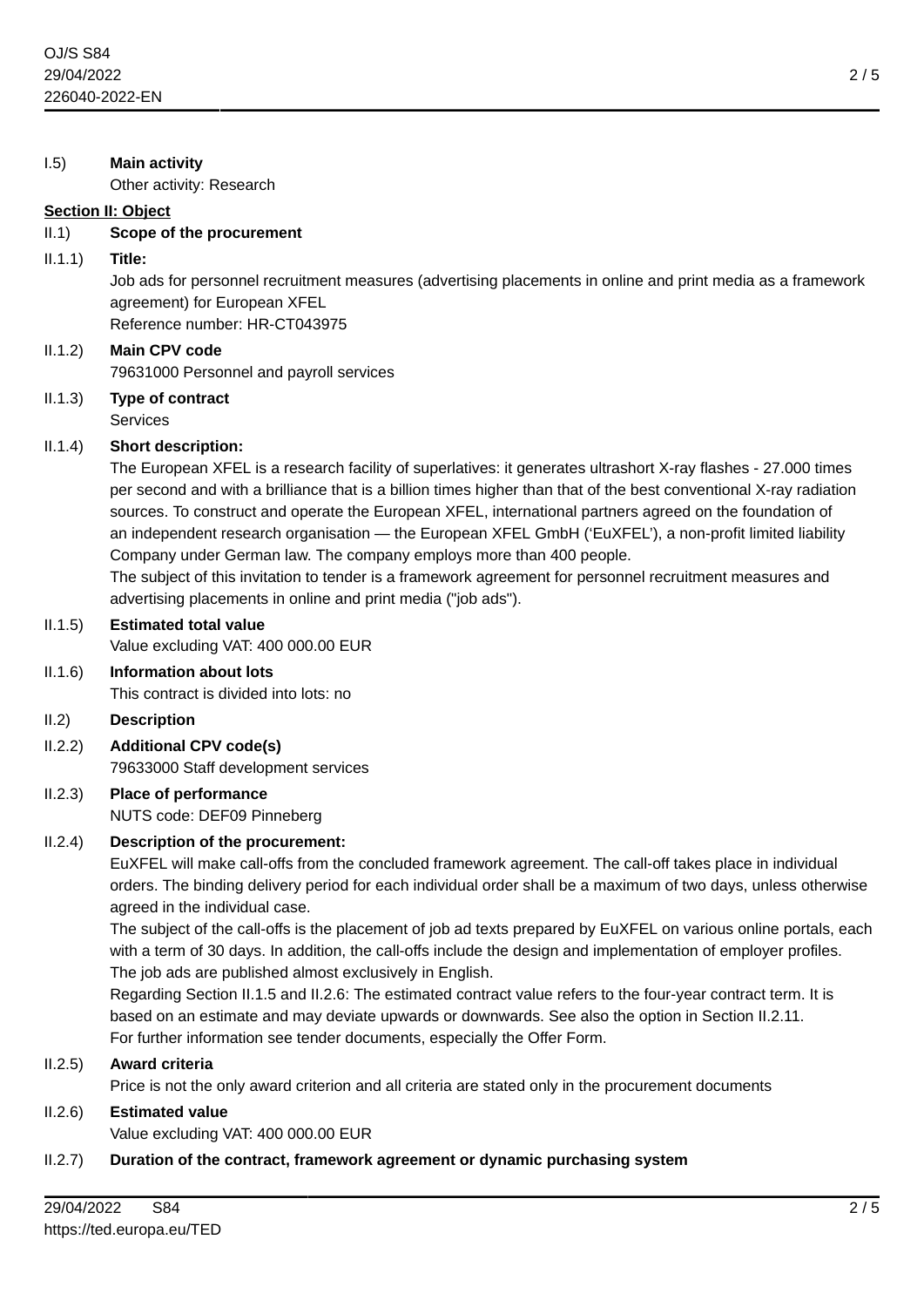3 / 5

Duration in months: 24

This contract is subject to renewal: yes

Description of renewals:

The contract can be extended six weeks before the end of the contract period for a total of two 12-month periods.

## II.2.10) **Information about variants**

Variants will be accepted: no

## II.2.11) **Information about options**

Options: yes

Description of options:

EuXFEL is granted an option to exceed the respective estimated demand quantities by 50%, based on the entire contract term.

II.2.13) **Information about European Union funds** The procurement is related to a project and/or programme financed by European Union funds: no

## II.2.14) **Additional information**

## **Section III: Legal, economic, financial and technical information**

## III.1) **Conditions for participation**

## III.1.1) **Suitability to pursue the professional activity, including requirements relating to enrolment on professional or trade registers**

List and brief description of conditions:

Documents submitted must still be valid; where up-to-date requirements are made, the date refers to the date of publication of this notice (see point VI.5). Bidders must submit the following documents or documents with their offer:

PL1. Self-declaration regarding exclusion criteria (Sec. 123, 124 GWB). The form in the tender documents shall be used.

PL2. A short description of the company. The form in the tender documents shall be used.

In the case of candidate consortia, the requirements set out here apply accordingly to each individual member of the candidate consortia.

EuXFEL reserves the right to request further self-declarations and certificates for tenderers and their subcontractors, if they are eligible for the contract.

## III.1.2) **Economic and financial standing**

List and brief description of selection criteria:

WL. Self-declaration concerning the economic and financial capabilities of the bidder, in particular statement of total turnover of the bidder of the last 3 financial years. The form in the tender documents shall be used. In the case of candidate consortia, the requirements set out here apply accordingly to each individual member of the candidate consortia.

If, for a valid reason, a bidder is unable to provide the required proof, he may demonstrate his capacity by presenting other supporting documents deemed appropriate by EuXFEL.

EuXFEL reserves the right to request further self-declarations and certificates for tenderers and their subcontractors, if they are eligible for the contract.

## III.1.3) **Technical and professional ability**

List and brief description of selection criteria: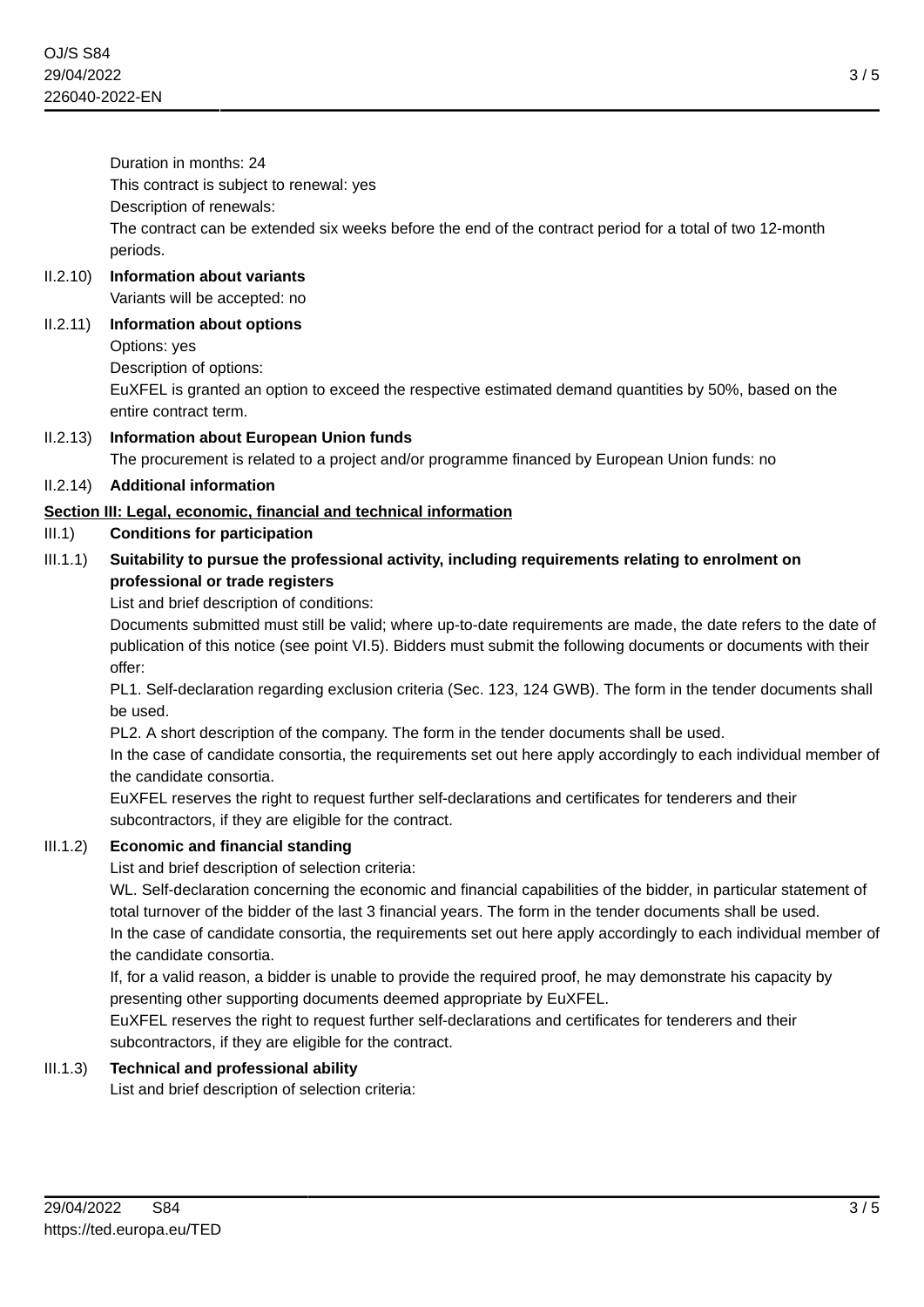TL. Experience as a company in projects of similar characteristics in the last 3 years (references). Similar are references in which the bidder has placed English-language job ads. At least 3 references must be proven. The form in the tender documents shall be used. Please do not hand in more than 5 projects. The reference projects may have been started, implemented or completed within the last 3 years. Minimum level(s) of standards possibly required:

Regarding TL: At least 3 references must be proven.

## III.2) **Conditions related to the contract**

## III.2.2) **Contract performance conditions:**

- 1. The bidder must have an English-language proofreading service.
- 2. The bidder shall prepare monthly collective invoices for the individual call-offs.

3. The bidder guarantees continuous availability by telephone and/or e-mail from 8 a.m. to 6 p.m. Monday through Thursday and from 8 a.m. to 5 p.m. on Friday, in particular for taking call-offs and for consultation on individual orders.

## **Section IV: Procedure**

IV.1) **Description**

IV.1.1) **Type of procedure**

Open procedure

- IV.1.3) **Information about a framework agreement or a dynamic purchasing system** The procurement involves the establishment of a framework agreement Framework agreement with a single operator
- IV.1.8) **Information about the Government Procurement Agreement (GPA)** The procurement is covered by the Government Procurement Agreement: yes
- IV.2) **Administrative information**
- IV.2.2) **Time limit for receipt of tenders or requests to participate** Date: 30/05/2022 Local time: 12:00
- IV.2.3) **Estimated date of dispatch of invitations to tender or to participate to selected candidates**
- IV.2.4) **Languages in which tenders or requests to participate may be submitted:** English
- IV.2.6) **Minimum time frame during which the tenderer must maintain the tender** Duration in months: 3 (from the date stated for receipt of tender)
- IV.2.7) **Conditions for opening of tenders** Date: 30/05/2022 Local time: 12:00

## **Section VI: Complementary information**

## VI.1) **Information about recurrence**

This is a recurrent procurement: no

- VI.2) **Information about electronic workflows** Electronic ordering will be used Electronic invoicing will be accepted Electronic payment will be used
- VI.3) **Additional information:**